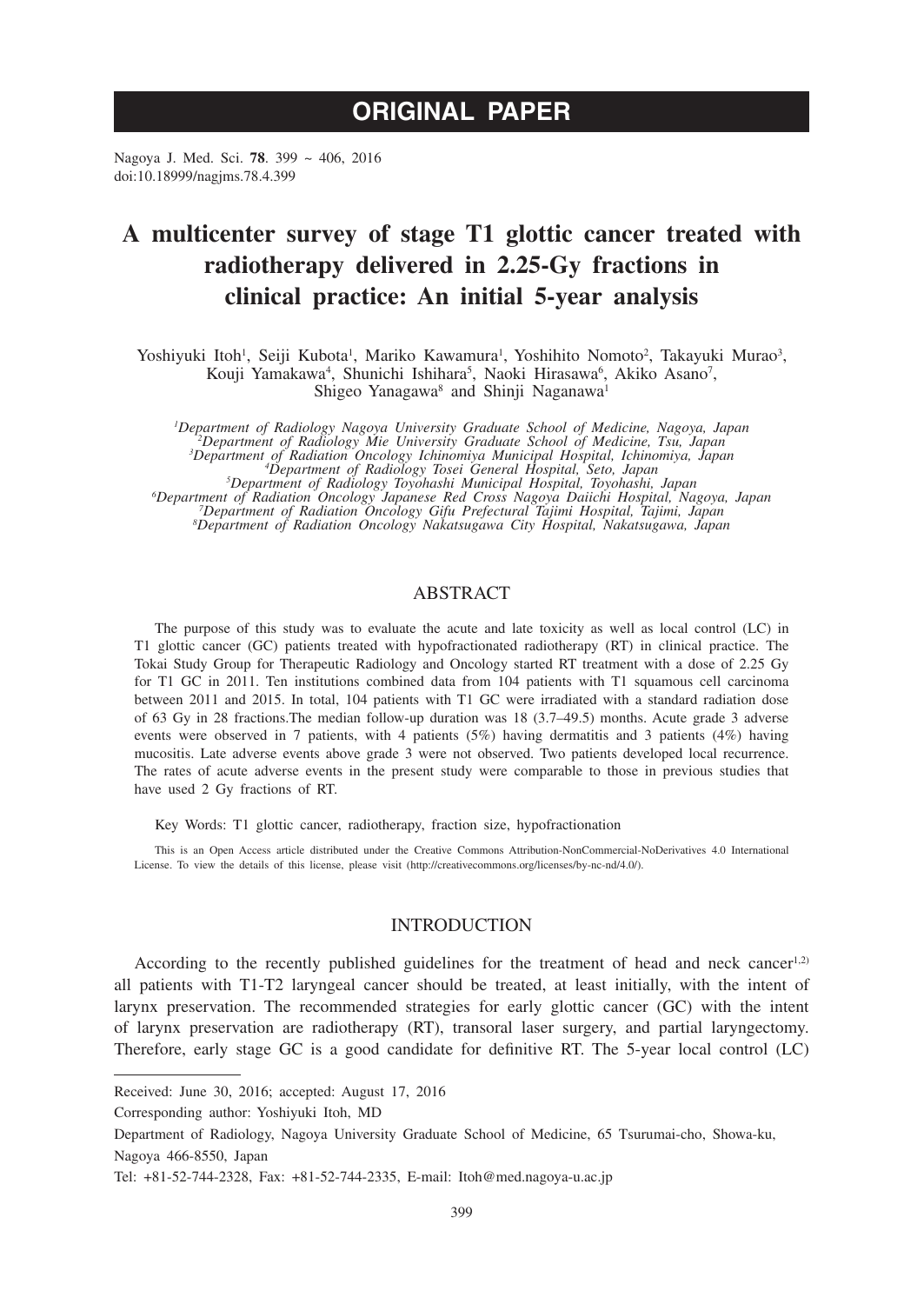rates for T1 GC treated with RT have been reported in the range  $73.6-94\%$  in the T1 larynx.<sup>3-12)</sup>

At 10 institutions in the Tokai District, Japan,<sup>8)</sup> the 5-year LC rates for T1a and T1b GCs treated with RT alone between 2000 and 2005 were reported to be 86.5% and 83.6%, respectively. These results were not consistent with those reported by other institutions.<sup>3, 7, 9-10)</sup> The 5-year LC rates reported by other institutions were more than 90% for T1a and T1b tumors. Definitive RT for T1 GC using a dose of  $\geq 2.25$  Gy per fraction has been reported to yield a higher response rate compared to 2 Gy per fraction. In addition, because of the increase in the number of patients who require radiotherapy treatment, reducing the treatment duration helps avoid delays in the administration of starting RT in new patients.13-14)

We, the Tokai Study Group for Therapeutic Radiology and Oncology (TOSTRO), started definitive RT for T1 GC using a RT dose of 2.25 Gy per fraction in 2011. In our institute and others, we administered a hypofractionated RT dose of 2.25 Gy for T1 GC, and aimed for a better outcome without increasing adverse events in clinical practice.

In the present study, we reported the initial 5-year experience for the 10 institutes of TOSTRO.

## PATIENTS AND METHODS

TOSTRO administered a questionnaire survey concerning the administration of RT for T1 GC. This questionnaire is summarized in Table 1. This study was approved by the institutional review board of the Nagoya University Hospital, and after approval of the ethics committee of each participating institution, anonymized treatment information was collected in the form of a questionnaire. A retrospective analysis was performed on 104 eligible patients.

Patients aged >20 years with T1 glottic squamous cell carcinoma who underwent RT alone were included in the analysis. Three-dimensional treatment planning was performed for all patients with patients placed in a supine position and immobilized with thermoplastic masks. A standard radiation dose of 63 Gy was administered in 28 fractions (2.25 Gy per fraction). The

**Table 1** Questionnaire item

- 1 Age, sex, and PS
- 2 T-stage: T1a / T1b
- 3 Tumor type: Exophytic / Superficial / Ulcerative
- 4 Anterior commissure invasion; yes or no
- 5 Tumor size: Is larger than two thirds of the vocal cord?
- 6 Irradiation starting date, ending date, and break period
- 7 X-ray beam energy, dose fractionation, and total radiation dose
- 8 Primary response and local control
- 9 Regional lymph node metastases; yes or no, distant metastases; yes or no
- 10 Alive or dead, the date last verified
- 11 Acute adverse effects, late adverse effects (CTCAE ver. 4.0)
- 12 Secondary treatments
- 13 Secondary cancer

ECOG, Eastern Cooperative Oncology Group; CTCAE: Common Terminology Criteria for Adverse Events; PS, Performance status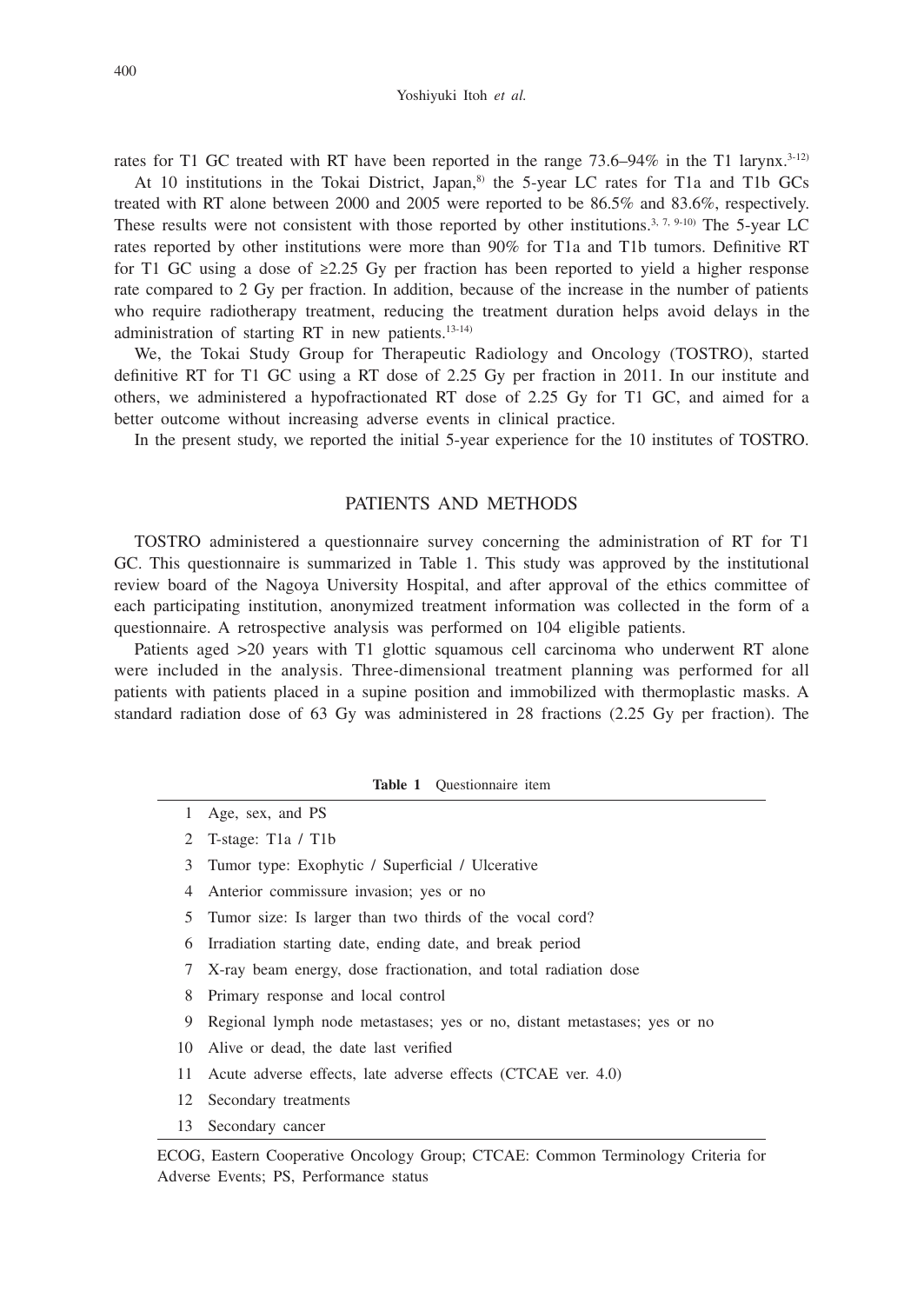patients were treated using lateral opposed fields, and weighted beams and wedges were used as appropriate to improve dose homogeneity (field size, approximately  $5 \times 5$  cm).

In a periodic follow-up, symptoms occurring in the interval between the initiation of RT and 90 days after this time point were classified as acute adverse effects. Late adverse events were defined as those appearing 3 months after the completion of the treatment. The evaluation of acute adverse events and late adverse events was performed using the Common Terminology Criteria for Adverse Events version 4.0.15)

## RESULTS

Data collected from 10 institutes of TOSTRO were analyzed. The results were summarized in Tables 2–5. In total, there were 98 men and 6 women subjects. The median age was 71 (44–88) years. Seventy-one patients were stage T1a (74%) and 28 patients (27%) had anterior commissure invasion. Sixty-two patients (60%) had exophytic and 35 patients (34%) had superficial tumor types. Sixty-three patients (61%) had localized lesions and 41 (39%) had extended lesions (≥2/3 in vocal cord length). The details of the analysis are demonstrated in Table 2.

Treatment factors and outcomes are summarized in Table 3. Sixty-seven patients (64%) were treated using a 4 MV treatment beam and 37 (36%) patients were treated using a 6 MV treatment beam. The total dose range was 56.25–67.5 Gy and 96 patients (92%) received an RT dose of 63.0 Gy. The median follow-up period was 18 (3.7–49.5) months. Complete local response was achieved in 102 patients (98%) and 2 patients showed local recurrence. Acute grade 3 adverse events were observed in 10 patients; 7 with dermatitis  $(7%)$  and 3 with mucositis  $(3%)$  (Table 4). For the assessment of late adverse events, we evaluated the 85 patients who were followed up for more than half a year (Table 5). There were no late adverse effects above grade 3 at the time. Nine patients (11%) had overall treatment times  $\geq 44$  days owing to periods of infectious diseases in 2 patients and long holidays in 7 patients. The details of the 2 patients who experienced local recurrence are summarized in Table 6.

Secondary cancers were observed in 11 patients (11%) and no evidence of regional lymph node metastases and/or distant metastases were observed during the follow-up period.

| Characteristics    | No. of Patients $(\%)$ |  |  |  |  |
|--------------------|------------------------|--|--|--|--|
| <b>Sex</b>         |                        |  |  |  |  |
| Men                | 98 (94)                |  |  |  |  |
| Female             | 6(6)                   |  |  |  |  |
| Age                |                        |  |  |  |  |
| Median             | 71 y.o                 |  |  |  |  |
| Range              | $44 - 88$              |  |  |  |  |
| Performance status |                        |  |  |  |  |
| $\boldsymbol{0}$   | 68 (65)                |  |  |  |  |
| 1                  | 30(29)                 |  |  |  |  |
| $\overline{c}$     | 6(6)                   |  |  |  |  |

**Table 2** Patient characteristics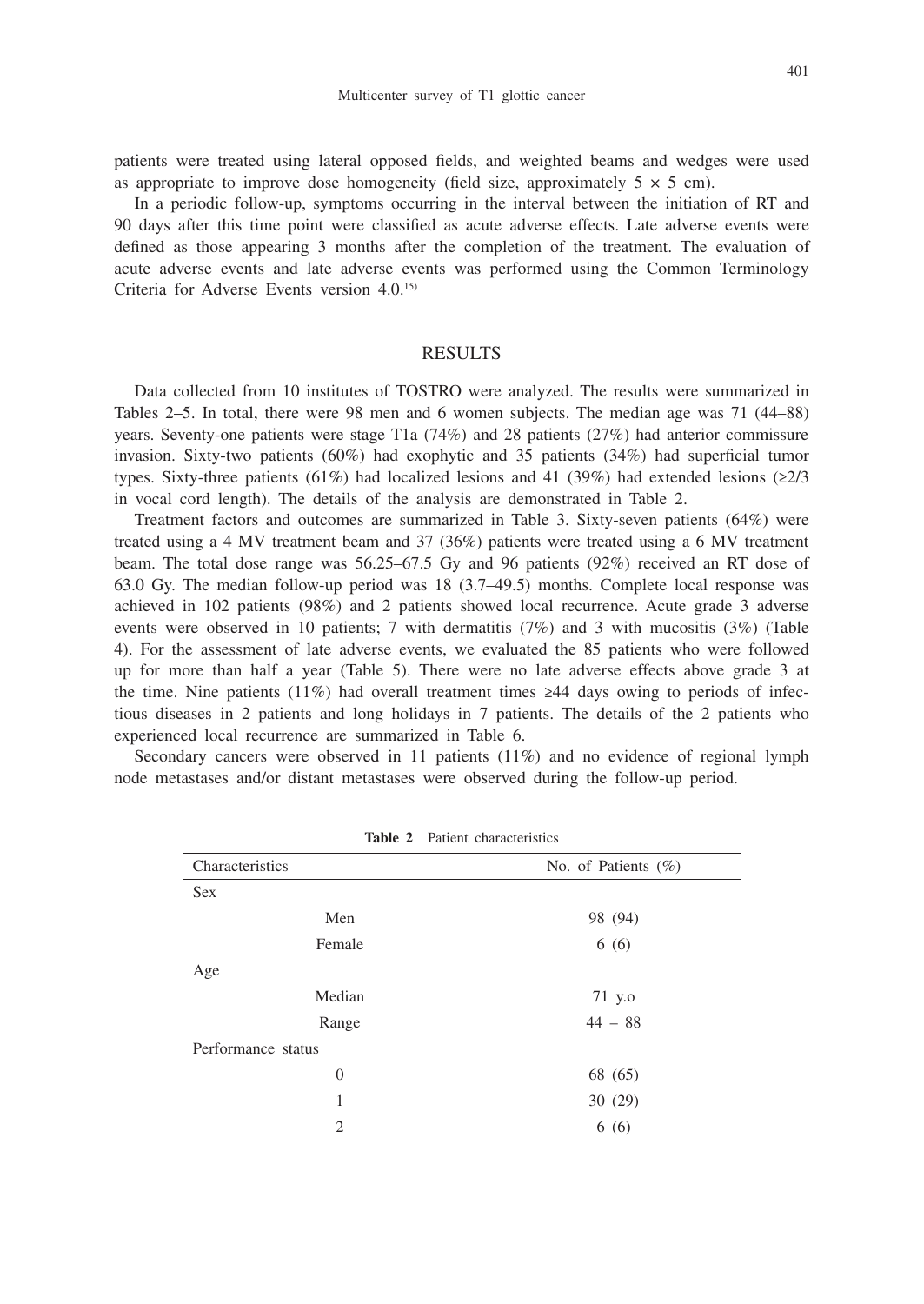| Anterior commissure invasion |  |  |  |  |  |  |  |
|------------------------------|--|--|--|--|--|--|--|
|                              |  |  |  |  |  |  |  |
|                              |  |  |  |  |  |  |  |
|                              |  |  |  |  |  |  |  |
|                              |  |  |  |  |  |  |  |
|                              |  |  |  |  |  |  |  |
|                              |  |  |  |  |  |  |  |
|                              |  |  |  |  |  |  |  |
|                              |  |  |  |  |  |  |  |
|                              |  |  |  |  |  |  |  |
|                              |  |  |  |  |  |  |  |

**Table 3** Treatment factors and possible outcomes

| Treatment factors             | No. of Patients $(\%)$ |
|-------------------------------|------------------------|
| Energy                        |                        |
| 4 MV                          | 67 (64)                |
| 6 MV                          | 37 (36)                |
| Dose (Gy)                     |                        |
| 56.25                         | 5(5)                   |
| 60.75                         | 1(1)                   |
| 63.00                         | 96 (92)                |
| 67.50                         | 1(2)                   |
| Treatment outcome             |                        |
| Response                      |                        |
| CR                            | 102 (98)               |
| <b>PR</b>                     | 1(1)                   |
| <b>NC</b>                     | 0(0)                   |
| Unknown                       | 1(1)                   |
| Local failure                 |                        |
| Yes                           | 2(2)                   |
| N <sub>0</sub>                | 101 (97)               |
| Unknown                       | 1(1)                   |
| Overall treatment time (days) |                        |
| Median                        | 41                     |
| Range                         | $33 - 50$              |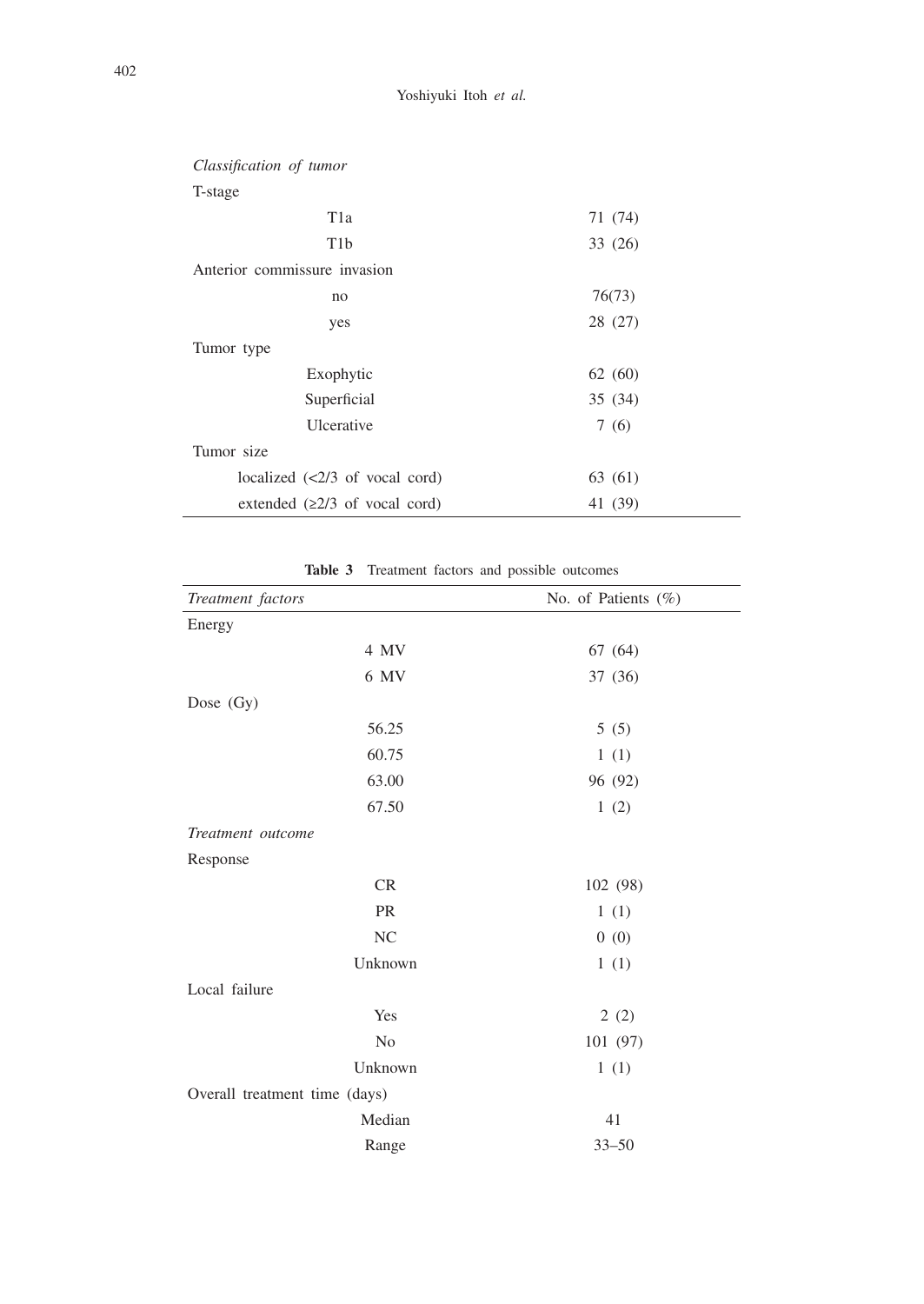| Follow-up (months) |                |              |  |  |  |  |  |
|--------------------|----------------|--------------|--|--|--|--|--|
|                    | Median         | 18           |  |  |  |  |  |
|                    | Range          | $3.7 - 49.5$ |  |  |  |  |  |
| <b>Status</b>      |                |              |  |  |  |  |  |
|                    | Alive          | 99 (95)      |  |  |  |  |  |
|                    | Dead           | 5(5)         |  |  |  |  |  |
| Secondary cancer   |                |              |  |  |  |  |  |
|                    | Yes            | 11(11)       |  |  |  |  |  |
|                    | N <sub>0</sub> | 92 (88)      |  |  |  |  |  |
|                    | Unknown        | 1(1)         |  |  |  |  |  |

CR, Complete response; PR, Partial response; NC, No change

**Table 4** List of acute adverse events categorized according to the Common Terminology Criteria for Adverse Events ver. 4.0

| Acute adverse events   | G <sub>0</sub> | G <sub>1</sub> | G <sub>2</sub> | G <sub>3</sub> | G <sub>4</sub> |
|------------------------|----------------|----------------|----------------|----------------|----------------|
| $(n = 104)$            | $(\%)$         | $(\%)$         | $(\%)$         | $(\%)$         | $(\%)$         |
| Dermatitis             | $\overline{0}$ | 73             | 24             | 7              | $\overline{0}$ |
|                        |                | (70)           | (23)           | (7)            |                |
| Laryngeal mucositis    | 1              | 66             | 34             | 3              | $\theta$       |
|                        | (1)            | (63)           | (33)           | (3)            |                |
|                        | 48             | 53             | 3              | $\Omega$       | $\theta$       |
| Laryngeal edema        | (46)           | (51)           | (3)            |                |                |
|                        | 100            | $\overline{4}$ | $\theta$       | $\Omega$       | $\Omega$       |
| Laryngeal hemorrhage   | (96)           | (4)            |                |                |                |
|                        | 9              | 66             | 29             | $\Omega$       | $\theta$       |
| Pharyngolaryngeal pain | (9)            | (63)           | (28)           |                |                |

**Table 5** Common Terminology Criteria for Adverse Events ver. 4.0

| Late adverse effects   | G <sub>0</sub> | G <sub>1</sub> | G <sub>2</sub>        | G <sub>3</sub> | G <sub>4</sub> |
|------------------------|----------------|----------------|-----------------------|----------------|----------------|
| $(n = 85)$             | $(\%)$         | $(\%)$         | $(\%)$                | $(\%)$         | $(\%)$         |
| <b>Hoarseness</b>      | 65<br>(63)     | 19<br>(29)     | 1<br>(2)              | $\Omega$       | $\theta$       |
| Laryngeal necrosis     | 85<br>(100)    | $\overline{0}$ | $\theta$              | $\Omega$       | $\theta$       |
| Laryngeal edema        | 68<br>(80)     | 17<br>(20)     | $\theta$              | $\theta$       | $\theta$       |
| Laryngeal hemorrhage   | 85<br>(100)    | $\Omega$       | $\Omega$              | $\theta$       | $\theta$       |
| Pharyngolaryngeal pain | 75<br>(88)     | 8<br>(9)       | $\overline{2}$<br>(3) | $\Omega$       | $\theta$       |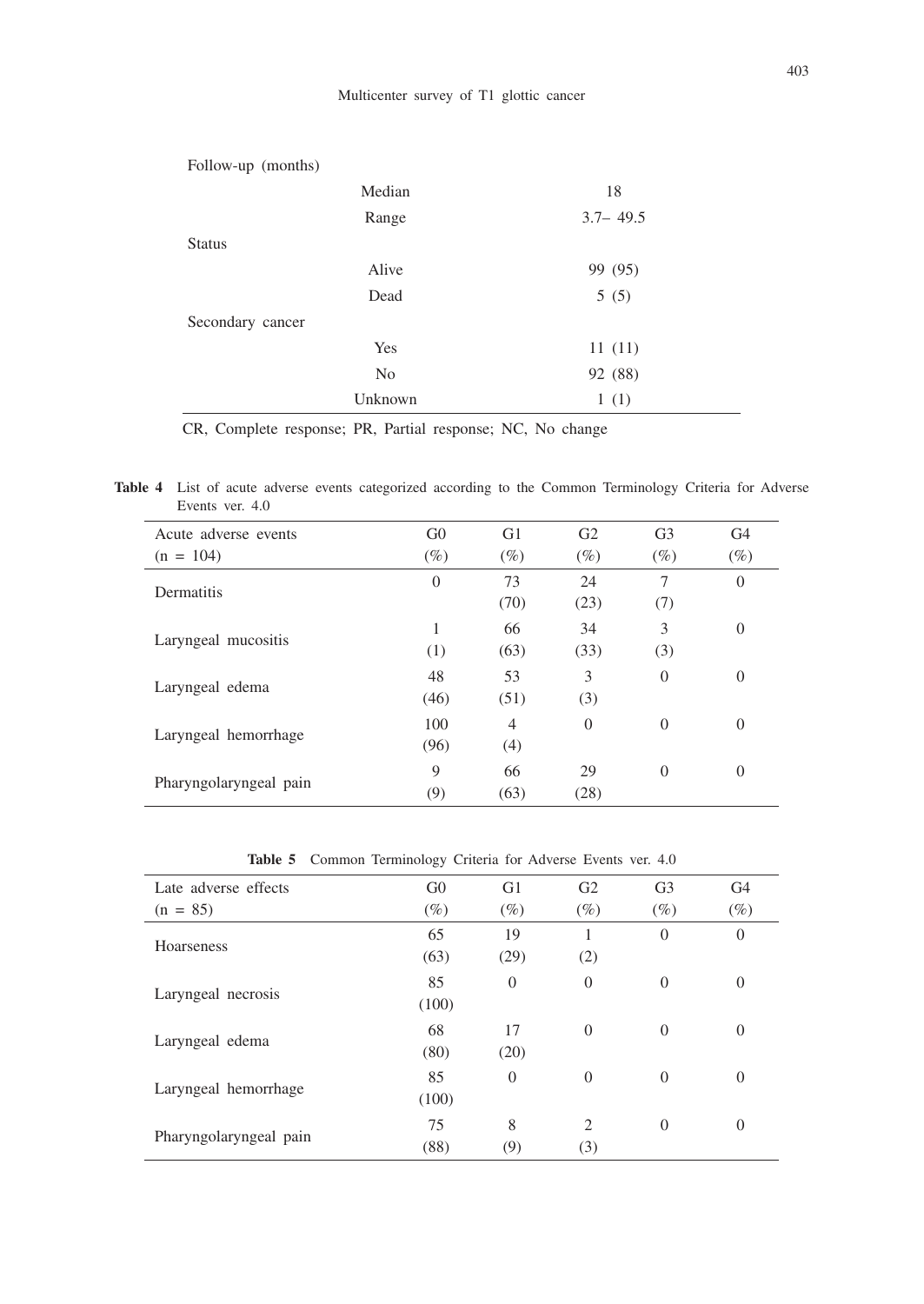**Table 6** Local recurrences

| No. | Gender/Age PS |          |                  | Tumor type                   | Energy | Dose<br>(Gv) | <b>OTT</b> | Time of<br>$(days)$ LF $(Mo)$ |                | <b>Status</b>                    |
|-----|---------------|----------|------------------|------------------------------|--------|--------------|------------|-------------------------------|----------------|----------------------------------|
|     | Male / 88     | $\Omega$ | T <sub>1</sub> b | Exophytic AC (+)<br>extended | 4 MV   | 63.0         | 43         | 4                             | N <sub>0</sub> | Alive with cancer<br>at 8 months |
|     | Male / 70     |          | T1a              | Superficial                  | 6 MV   | 56.25        | 44         | 16                            | N <sub>0</sub> | Dead with HF<br>in $20$ Mo       |

PS, performance status; OTT, overall treatment time; AC, anterior commissure invasion; LF, local failure; Mo, months; LF, local failure; Mo, months; ST, salvage treatment, HF, heart failure

### **DISCUSSION**

Laryngeal cancer is the most common cancer among the head and neck cancers. RT is an effective treatment method for early GC with the advantage of larynx preservation. The 5-year LC rates of stage T1 GCs treated with RT were approximately in the range  $73.6-94\%$ .<sup>3-12)</sup> The 5-year LC rates for stages T1a and T1b GCs treated with RT alone were previously reported by the 10 institutes in the TOSTRO group to be  $86.5\%$  and  $83.8\%$ , respectively.<sup>8)</sup> A LC rate above 90% could not be achieved. In the retrospective analysis, definitive RT for stage T1 GC administered in ≥2.25 Gy fractions was previously reported to yield a higher response rate than that administered in 2 Gy fractions.<sup>3, 10)</sup> Moreover, recent randomized studies have shown an improvement in the LC rates of patients with stage T1 or T1a GC when the total planned radiation was delivered over a shorter overall treatment time using high-dose fractionation.<sup>9, 11)</sup> In addition, no significant differences were observed in the incidences of acute or late skin toxicities, mucous membrane, or larynx between the two treatment arms.

In the present study, we analyzed the accumulation results of the fractions that were modified from 2.0 Gy to 2.25 Gy in dose. 2 out of 104 patients showed recurrence. The details are summarized in Table 6. One of the patients was an elderly patient with a bulky stage T1 tumor that involved the anterior and posterior commissure. The primary effect was a partial response and the tumor was residual, but salvage operation could not be performed due to a very old man. The patient was still alive with cancer at the time of the study.

According to the report<sup>12)</sup> that evaluated 208 stage T1 GC patients in a retrospective analysis, both the tumor bulk and anterior commissure involvement were significant factors for the LC rate in univariate analysis and tumor bulk was identified as the only significant factor for the LC rate in multivariate analysis. Although the benefits of hypofractionation have already been reported in a single-institution randomized trial for stage T1 GCs by Yamazaki *et al.*,<sup>9</sup> the multi-institutional randomized study conducted in Korea<sup>11)</sup> could not statistically demonstrate the non-inferiority of the hypofractionation arm compared to the conventional fractionation arm. However, in a subgroup exploratory analysis of stage T1a disease, the 5-year local progression-free survival trended positively in the hypofractionation arm  $(76.7\%$  vs.  $93.0\%$ ; hazard ratio [HR], 3.65; p = 0.056). It was reported that they were unable to evaluate the effect of tumor bulk on the LC rate by hypofractionation.11) We hypothesize that the LC rate of T1 with bulky or extended tumor is still inadequate, even if the dose has increased to 2.25 Gy.

The another local recurrent patient was superficial GC treated using a 6 MV treatment beam. His performance status was poor and he had many complications. The radiation dose administered was reduced to 56.25 Gy in 25 fractions. Nevertheless, the overall treatment time was prolonged. It was reported that the maintenance of the treatment was difficult. The treatment outcome in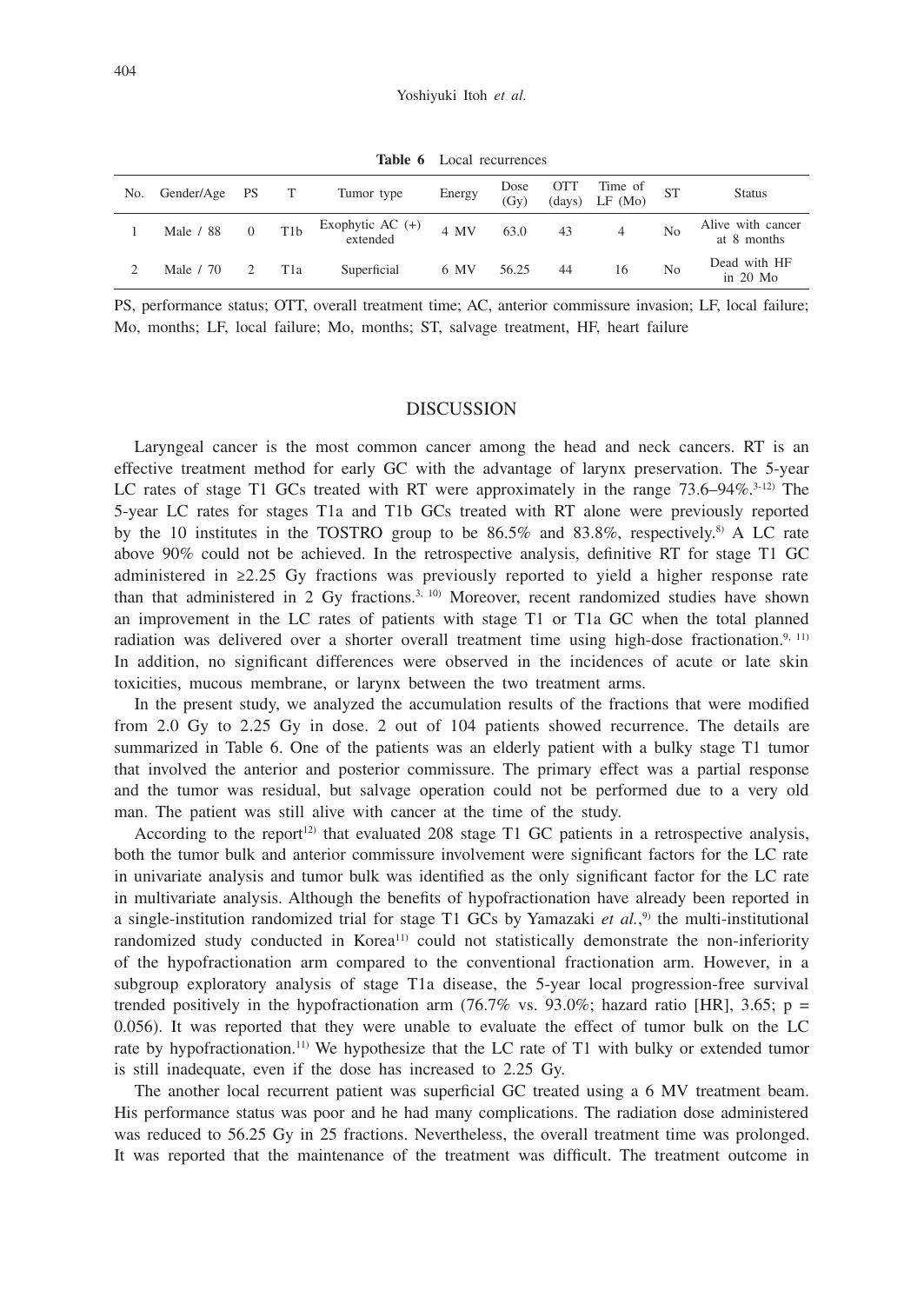early GC patients who received primary irradiation using a 6 MV treatment beam is limited and controversial.<sup>3, 16-19)</sup> From fundamental research<sup>20</sup> with Monte Carlo simulation of radiation treatment for GC with 6 MV parallel-opposed photon beams in the CT-based model of the neck, the significant underdosage at the air-tissue interface in the larynx occurs in traditional RT treatments, especially in the glottic part of the larynx.

We hypothesized this case had local recurrence because of the prolongation of the overall treatment time, less total dose, and underdosage of the tumor.

The present study was at its  $5<sup>th</sup>$  year of long-term follow-up at the time of the writing of the report and further long-term follow-up is required. If an increase in adverse events has not been observed and the improvement of LC compared to the 2 Gy has been likewise obtained, this treatment method is very useful and beneficial in clinical practice due to the reduction in the treatment period. Further investigation is recommended for its local control and the development of late adverse events.

In conclusion, the rates of acute adverse events in a multicenter survey for stage T1 GC patients treated with 2.25-Gy fractions were comparable to those in previous studies that used 2 Gy in fractions. The local control of GC appears to be good and we are gratified at the results. However, further investigation is required for its local control and late adverse events.

## CONFLICTS OF INTEREST

The authors declare that they have no competing interests.

### REFERENCES

- 1) National Comprehensive Cancer Network clinical practice guidelines in oncology, Head and Neck Cancers v.2.2010. http://wwwnccnorg/professionals/physician\_gls/f\_guidelinesasp.
- 2) Pfister DG, Laurie SA, Weinstein GS, Mendenhall WM, Adelstein DJ, Ang KK, *et al.*: American Society of Clinical Oncology clinical practice guideline for the use of larynx-preservation strategies in the treatment of laryngeal cancer. *J Clin Oncol*, 2006; 24: 3693–3704.
- 3) Mendenhall WM, Amdur RJ, Morris CG, Hinerman RW: T1-T2N0 squamous cell carcinoma of the glottic larynx treated with radiation therapy. *J Clin Oncol*, 2001; 19: 4029–4036.
- 4) Jin J, Liao Z, Gao L, Huang X, Xu G: Analysis of prognostic factors for T(1)N(0)M(0) glottic cancer treated with definitive radiotherapy alone: experience of the cancer hospital of Peking Union Medical College and the Chinese Academy of Medical Sciences. *Int J Radiat Oncol Biol Phys*, 2002; 54: 471–478.
- 5) Hirasawa N, Itoh Y, Ishihara S, Kubota S, Ito J, Fujimoto Y, *et al.* Radiotherapy with or without chemotherapy for patients with T1-T2 glottic carcinoma: retrospective analysis. *Head Neck Oncol*, 2010; 2: 20.
- 6) Laskar SG, Baijal G, Murthy V, Chilukuri S, Budrukkar A, Gupta T, *et al.* Hypofractionated radiotherapy for T1N0M0 glottic cancer: retrospective analysis of two different cohorts of dose-fractionation schedules from a single institution. *Clin Oncol*, 2012; 24: e180–186.
- 7) Motegi A, Kawashima M, Arahira S, Zenda S, Toshima M, Onozawa M, *et al.* Accelerated radiotherapy for T1 to T2 glottic cancer. *Head Neck*, 2015; 37: 579–584.
- 8) Hirasawa N, Itoh Y, Naganawa S, Ishihara S, Suzuki K, Koyama K, *et al.* Multi-institutional analysis of early glottic cancer from 2000 to 2005. *Radiat Oncol*, 2012; 7: 112.
- 9) Yamazaki H, Nishiyama K, Tanaka E, Koizumi M, Chatani M. Radiotherapy for early glottic carcinoma (T1N0M0): results of prospective randomized study of radiation fraction size and overall treatment time. *Int J Radiat Oncol Biol Phys*, 2006; 64: 77–82.
- 10) Chera BS, Amdur RJ, Morris CG, Kirwan JM, Mendenhall WM. T1N0 to T2N0 squamous cell carcinoma of the glottic larynx treated with definitive radiotherapy. *Int J Radiat Oncol Biol Phys*, 2010; 78: 461–466.
- 11) Moon SH, Cho KH, Chung EJ, Lee CG, Lee KC, Chai GY, *et al.* A prospective randomized trial comparing hypofractionation with conventional fractionation radiotherapy for T1-2 glottic squamous cell carcinomas: results of a Korean Radiation Oncology Group (KROG-0201) study. *Radiother Oncol*, 2014; 110: 98–103.